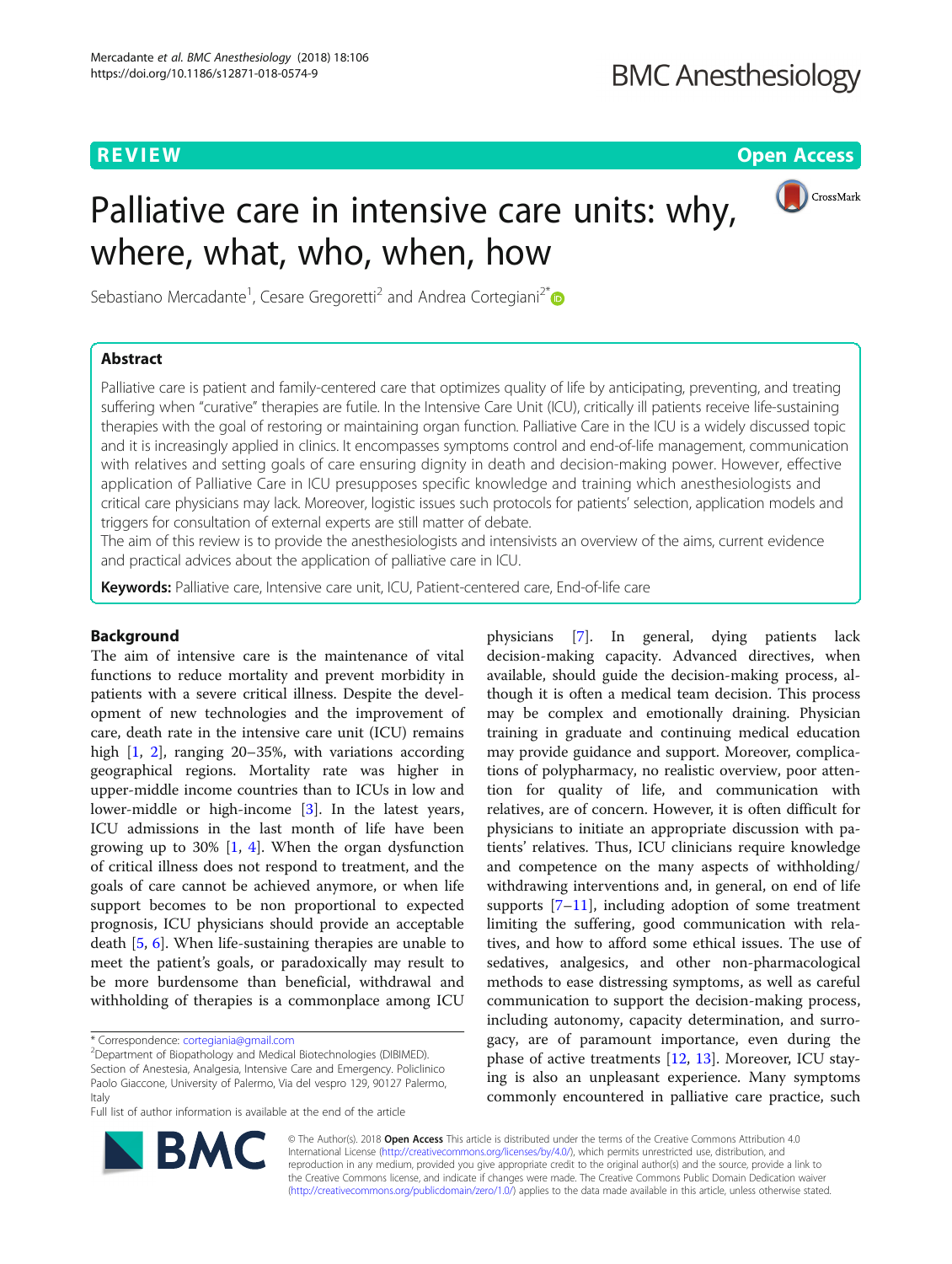as pain, thirst, anxiety, sleep disturbances and dyspnea, frequently develop in critically ill patients  $[14–18]$  $[14–18]$  $[14–18]$  $[14–18]$ . These symptoms may persist even after ICU discharge and may produce a post-intensive care unit syndrome, with cognitive, psychiatric and physical consequences [[19](#page-5-0)– [21\]](#page-5-0). Potentially, ICU clinicians should anticipate this approach to mitigate these problems [[22\]](#page-5-0). Patients' families may experience psychological and physical distress, including depression, fear, anxiety, fatigue, anorexia, and early posttraumatic stress symptoms [[23\]](#page-5-0), and the persistence of symptoms after ICU can result in a "post-intensive care unit syndrome-family" in bereaved families [[24](#page-5-0)–[26](#page-5-0)]. Finally, ICU clinicians are at risk for emotional and psychological distress when facing these situations. Additional file [1](#page-4-0) depicts critical care physician's doubts when a curative plan seems no longer effective.

Palliative care physicians are traditionally involved in issues regarding end of life care. Palliative care is patient and family-centered care with the aim of optimizing quality of life by anticipating, preventing, and treating suffering, providing a comprehensive management of patients facing incurable diseases, regardless of age, diagnosis, or prognosis. Moreover, palliative care focuses issues including symptom distress (physical, psychological, spiritual), capacity to communicate and share decision-making, while reducing the burden for caregivers [[9,](#page-4-0) [27\]](#page-5-0) . Apparently, palliative care and intensive care may be the opposite ends of care; the former is considered as "talking medicine" and the latter as "technical medicine." However, there are commonalities between modalities of care, as both fields may overlap in virtuous circle to provide the best benefit for ICU patients. As a merger of approaches and cultures begin to seem natural, and collaborative opportunities are consequential, this review will examines some points regarding the apparent oxymoron existing between ICU and palliative care.

## Why

Unrelieved and distressing symptoms are present for most ICU patients. In a prospective study of ICU patients at high risk of dying, distressful symptom prevalence ranged from 27 to 75%. Delirium was found in about one-third of patients who could be evaluated [\[15](#page-4-0)]. Similarly, relatives showed a high level of symptom distress, with 57% having traumatic stress, 70–80% anxiety and depression, other than physical and emotional symptoms, particularly in the youngest [[28](#page-5-0)]. These findings suggest that a palliative care assessment should be started as early as possible to allow more focused interventions to anticipate or minimize unnecessary suffering. In a retrospective study using medical record review and surveys of family members, it has been found that certain whole-person and preparation-for-death aspects of

the dying process, and avoidance of aggressiveness at the end-of-life care, were more likely to be associated to better quality ratings. This finding suggests that care at the end of life in the ICU should not include managing pain and symptoms only, but also supporting death dignity and respect, which are typical issues necessitating palliative care experience  $[29]$ . It has been estimated that  $14-$ 20% of ICU patients meet the typical "triggers" for palliative care consultation [[30\]](#page-5-0). Proactive palliative care involvement on ICU rounds for high-risk patients has been found to be associated with earlier ICU family meetings and shorter hospital length of stay [[31](#page-5-0)]. Of interest, although few specific interventions were found to increase family satisfaction in ICU, good-quality communication, support for shared decision-making, and specific patient-care measures were associated with increased satisfaction with end-of-life care [[32\]](#page-5-0). Thus, principles of palliative care need to be mandatorily applied in ICUs.

### Where

Potentially, patients who are unfit for further aggressive treatments, could be transferred to a specialized palliative care setting, where there are physicians having certification in hospice and palliative medicine, and withdrawal procedures are commonly used in end-of-life care patients.. This modality has not been reported properly and is difficult to organize, also because hospice care is often offered in extra-hospital settings. Acute palliative care units may facilitate the process of transition of care. For instance, successful withdrawal of ventilatory support and a natural death at home were possible with a logistic support from the hospice organization and the expertise of the hospice team [[33\]](#page-5-0).

In a modern view, the principal domains of palliative care, including relief of distressing symptoms, effective communication about care goals, patient-focused decision-making, caregiver support, and continuity across care settings, should be performed in ICU [\[6](#page-4-0), [9,](#page-4-0) [34\]](#page-5-0).

## What

Many issues are included in the content areas of palliative care. The management of physical and psychological symptoms, as well as spiritual and existential distress, prognostication, communication about care goals in relation to patient values and preferences are fundamental. Thus, a proactive identification of problems, an early sharing decision making with relatives, prospecting an advance care planning and possible scenarios for end of life decisions, are of paramount importance in ICU.

Moreover, ethical and legal aspects of decision making, transition planning, care during the dying process, and family support including grief and bereavement care complete the pattern of palliative care competencies.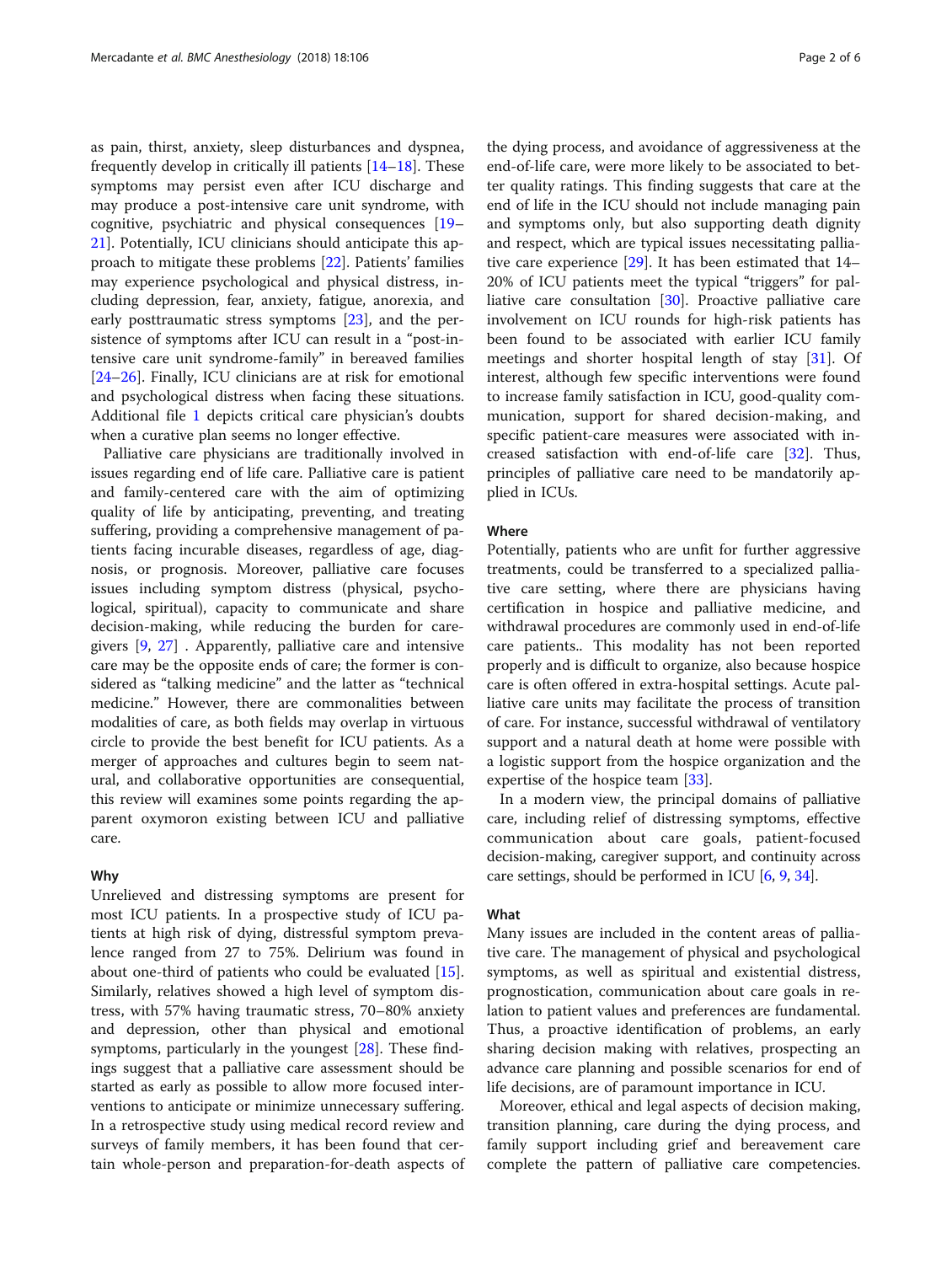The goal-setting with a family experiencing high levels of distress or conflicts among family members, or supporting a bereaved family represent a typical examples of clinical changes [[35\]](#page-5-0).

Another relevant issue regards palliative sedation in the dying patients with high levels of terminal suffering. Some refractory symptoms may require to lower the level of consciousness by proportionate doses of hypnotics. Of interest, either the modality and the intent, are different from most sedation performed in ICU.

## Who

Early efforts of palliative care in ICU focus on improving the quality of dying and death. However, its scope extends more broadly to meet the needs of patients affording life-supporting therapies and expected to survive. The general palliative care issues should be responsibility of all ICU clinicians, who need a basic knowledge and skills for symptoms management, appropriate techniques of communication, capability in sharing decision-making based on patients' values, goals and preferences (named also "integrative model") [\[34](#page-5-0), [36](#page-5-0)]. Indeed, palliative care specialists can provide essential input in ICU. Although symptom management was the most common reason for palliative care consultation (named also "consultative model"), symptom assessment was infrequently documented. Furthermore, palliative care consultants performed better in offering spiritual support and managing documented symptoms [\[37](#page-5-0)]. Regrettably, the workforce of such specialists will remain inadequate to meet increasing needs in ICU population. For such reasons, it has been recommended a mixed model, where primary palliative care of ICU physicians is combined with specialist palliative care physicians.

## When

Life-prolongation and palliation can be seen as dichotomous aspects of care. However, ICU clinicians and palliative care physicians both care critical and life-threatening conditions. Although the aims of palliative care and critical care may initially seem divergent, values and goals in critical care and palliative care are similar, as saving or prolonging life may conciliate with alleviating suffering and improving quality of life, and death. Of course, the primary goal of each discipline is the secondary goal of the other. One should consider that palliative care originated as end-of-life care in the 1960s [\[38](#page-5-0)]. However, since then its meaning and scope have expanded far beyond its roots. According to the World Health Organization [\[39](#page-5-0)], and a more recent and broader definition, the goal of palliative care is "to maintain and improve the quality of life of all patients and their families during any stage of life-threatening illness". Palliative care aims to prevent and relieve suffering by

early identification, assessment, and treatment of physical and psychological symptoms, as well as emotional, and spiritual distress [[39](#page-5-0)]. All patients receiving curative treatments should receive palliative care simultaneously and individually according to the patient's and family's needs and preferences [[6\]](#page-4-0). Discussions about the changes of goals of care and a more proportional level of treatment should be started early in the ICU [[40,](#page-5-0) [41](#page-5-0)]. During the course of ICU admission, frequent meetings with relatives are mandatory as the ICU patient's condition evolves. Life-support treatments should be systematically re-evaluated to determine if the care plan is achieving its goals. Physicians should facilitate these discussions, which should take place in a private and personal environment, involving patients' surrogates, and team members. Sharing opinion facilitates the decision-making process. Thus, palliative care assessment should be performed early during ICU admission, anytime typical issues for a palliative care evaluation emerge.

#### How

Basic symptom management and discussion of goals of care in relation to the patient's prognosis and preferences, are the core aspects of palliative care, and should be part of routine ICU practice, thus within the competency of any ICU clinician [\[8](#page-4-0)]. Decision-making on withholding and withdrawal of life-sustaining therapies in ICU is not homogeneous worldwide. This process depends on several factors such as legal, political, religious issues other than experience and patients' characteristics [[42\]](#page-5-0). The capacity of withdrawal or withholding aggressive and futile treatments should belong to the armamentarium of any ICU clinician [[43,](#page-5-0) [44](#page-5-0)]. For example, in withdrawal of mechanical ventilation, terminal extubation resulted to be a practice largely approved by family members, allowing relatives to be present at time of death, in comparison with terminal weaning. Of interest, no differences in length of stay and doses of sedatives were found [\[45\]](#page-5-0).

End-of-life protocols seem to be effective in achieving adequate patient comfort in ICU. Few signs of distress were reported in most patients in whom life-sustaining measures were withdrawn. The use of opioids and sedatives increased significantly during treatment withdrawal but did not contribute to hasten death. Opioids are often successfully given to patients undergoing terminal withdrawal of mechanical ventilation [\[10](#page-4-0), [13](#page-4-0), [46\]](#page-5-0). Of interest, opioid doses were influenced by the level of previous opioid consumption (namely opioid-tolerance), and higher doses were associated with a longer time to death [[47\]](#page-5-0). Thus, dying without distressing signs is practically possible and ethically feasible, as this does not hasten death [\[48](#page-5-0), [49](#page-5-0)].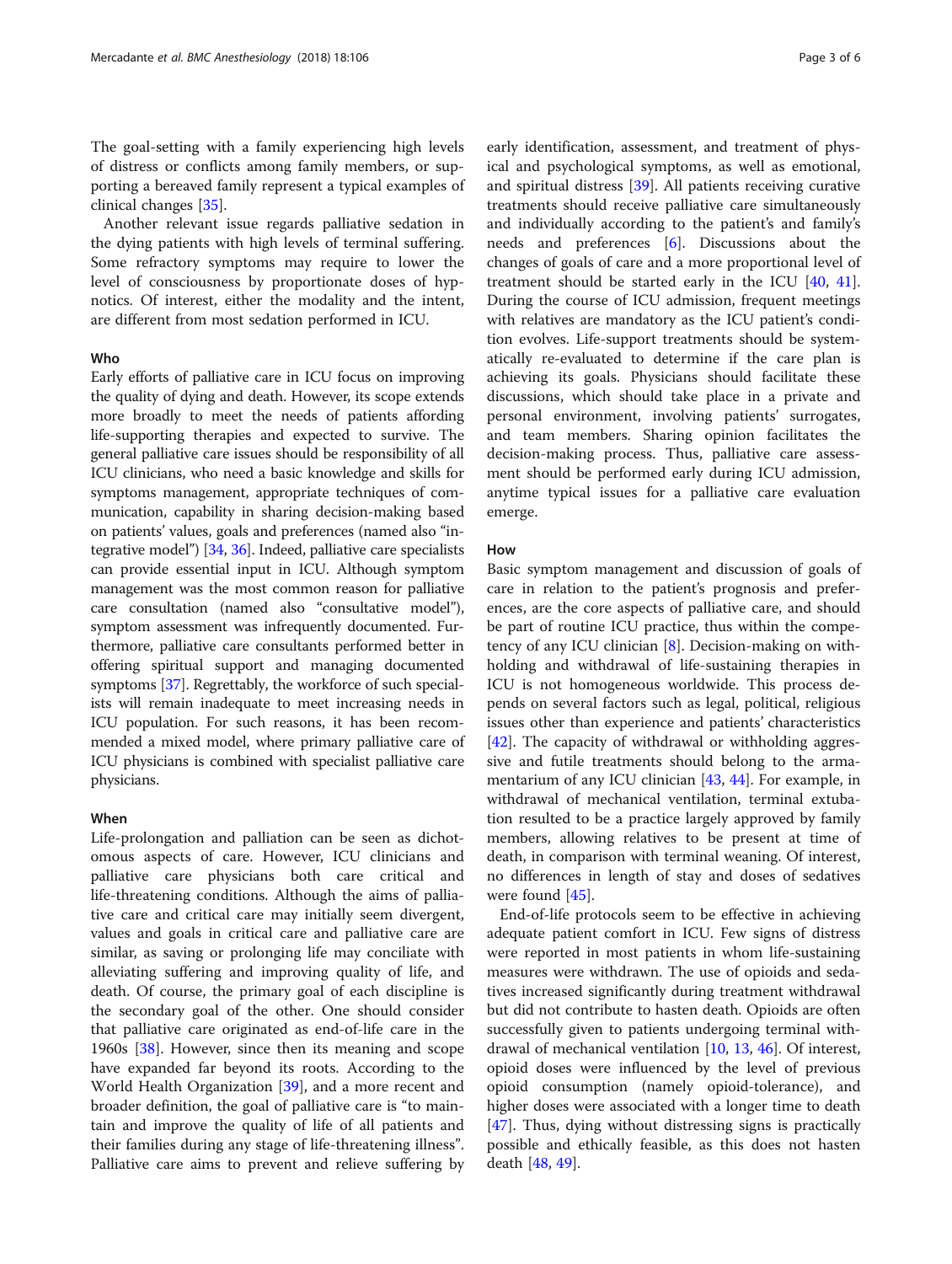There are two main models for ICU–palliative care integration. The "integrative model" seeks to embed palliative care principles and interventions into daily practice by the ICU team for all patients and families facing critical illness. In some circumstances an ICU physician might wish to obtain expert contributions from a palliative care team, as more advanced palliative care skills and interprofessional expert input may be necessary to face determined situations. The "consultative model" focuses on increasing the involvement of palliative care consultants in the care of ICUs patients identified as at highest risk for poor outcomes. This model provides and improves palliative care quality in the ICU. Of interest, other palliative care providers, including nurse practitioners, spiritual caregivers, and social workers could be involved. Psychological, social, and spiritual domains are relevant for the care of patients and their relatives.

The integration of palliative care experts in ICUs is of benefit to patients, families, and critical care clinicians. After palliative care consultation, 29% of patients were disconnected from mechanical ventilators, about 16% of patients discontinued the use of inotropic support, 15.3% stopped artificial nutrition, 6.4% stopped dialysis, and 2.5% discontinued hydration. Recommendations on pain and symptom management were made for 51% and 52% of patients. In this preliminary study there was an increase in the rate of the formalization of advance directives, with 33% of the patients having 'do not resuscitate' orders in place prior to consultation, and 83.4% after the intervention. Of interest, the involved team referred half of patients to hospice. Median survival times were not significantly different [[50\]](#page-5-0). Preliminary evidence suggest that such models may be associated with improved quality of life, higher rates of formalization of advance directives and utilization of hospices, as well as lower use of certain non-beneficial life-prolonging therapies for patients who are at the end of life. Indeed, in the integrative model, palliative care principles are incorporated as part of routine practice by ICU physicians.

Each model can be successful in delivering palliative care in ICU, according to the resources and needs of individual ICUs [\[34](#page-5-0)]. Some points are in favour of the integrative model when workforce shortages may limit dependence on palliative care specialists, at least in the short term [\[30\]](#page-5-0). Moreover, reliance on specialty palliative care could undermine the therapeutic relationship with patients and relatives, giving the impression of fragmented care [\[51](#page-5-0)]. Finally, an external consultation may reduce the needs for ICU clinicians to develop palliative care knowledge and skills. On the other hand, specific situations often benefit from a palliative care specialist, when palliative care has not already been integrated among ICU physicians [[9](#page-4-0)].

The mixed model includes both options [\[52](#page-5-0)]. The treating specialist could manage more relevant palliative care problems in combination with a palliative care specialist [[35\]](#page-5-0), as it occurs with other specialists to address peculiar problems arising in the clinical setting of critically ill patients. Criteria used to screen patients for unmet palliative care needs can trigger a palliative care consultation, while prompting care processes implemented by the ICU team itself [[36](#page-5-0)]. Of interest, it has been reported that a palliative care consultation was associated with more frequent "do not resuscitate" code status and hospice referrals, hospital length of stay and direct cost reductions. Thus "trigger" programs in the ICU may improve utilization of palliative care services, improve patient comfort, and reduce invasive, often futile end-of-life care [[53\]](#page-5-0).

To meet palliative needs of critically ill patients and families, it will be relevant both to increase the capability of ICU clinicians to provide basic palliative care and to expand the specialist palliative care workforce. Clinical experience and a growing body of evidence suggest that palliative goals can improve the quality of care in critical ill patients [\[51](#page-5-0)]. Evidence regarding the use of palliative care in ICU, however, remains poor. Outcome measures were heterogeneous among study designs and many studies utilized different outcome measures, sometimes stratified between decedents and survivors. Because of the wide variation in outcome measures, study comparison was challenging. The heterogeneous study findings prevalently reported a decrease in ICU and hospital length of stay [[51\]](#page-5-0).

## Conclusion

Although ICU and palliative care may seem to be polar opposites, they share fundamental features. In terms of evidence, ICU-based palliative care interventions are difficult to evaluate, due to the heterogeneity of studies. Existing data, however, suggest that proactive palliative care in the ICU, using both model of intervention, either consultative or integrative, may decrease hospital and ICU staying and do not affect mortality [\[31](#page-5-0), [51](#page-5-0)]. Barriers to implement this approach include misperception of critical care and palliative care as sequential processes rather than complementary and simultaneous approaches, unrealistic expectations, and concerns that palliative care may hasten death. This misleading concepts are the consequence of insufficient training in communication and palliative care skills [[52\]](#page-5-0). Indeed, a project framework and recommendations can be effectively used to increase the number of palliative care consults in the ICU and anticipate this kind of evaluation [[54\]](#page-5-0). Daily pre-rounds between the palliative care and ICU teams increased palliative care services for patients at risk for poor outcomes, who may benefit from a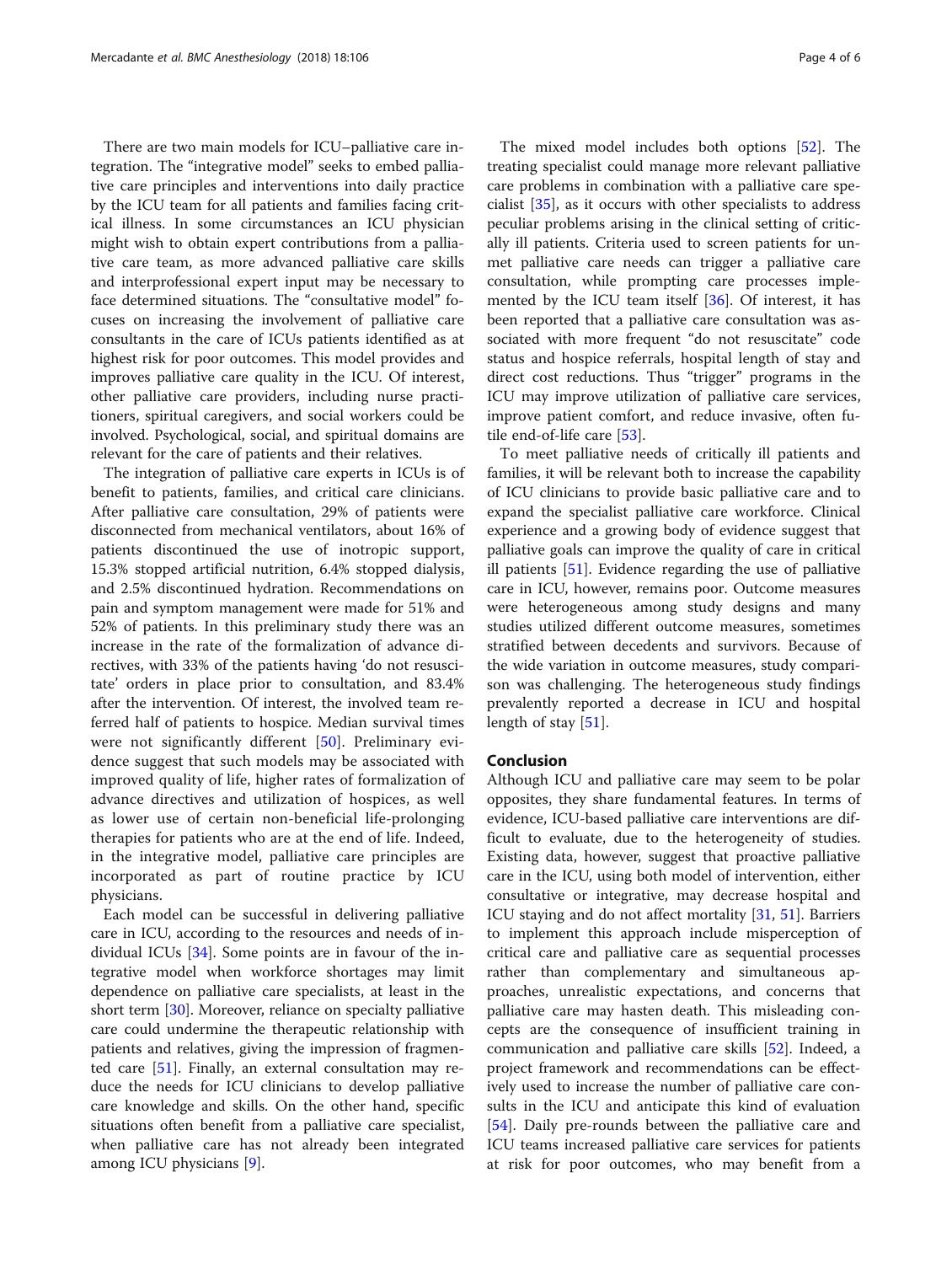<span id="page-4-0"></span>palliative care consultation. Palliative care consultation increased significantly from 5 to 59% for patients who died in ICU during the intervention period [\[55\]](#page-5-0).

ICU physicians should be competent in all aspects of terminal care, including the practical and ethical aspects of withdrawing different modalities of life-sustaining treatments and the use of pharmacological and non-pharmacologic approaches to limit the suffering of the dying process. A recent national survey with a large number of respondents suggested that training in palliative care and its clinical application need to be strongly implemented [[56](#page-5-0)]. Many scientific organizations are encouraging the development of palliative care clinical programs locally in their hospitals and health care organizations [7, [57\]](#page-5-0). ICU physicians should become familiar with such issues and ICU doctors should get a specific dedicated training in palliative care principles. Enhanced professional education and training in palliative care are the means for the necessary changes to ensure that all critically ill patients and their families have access to an excellent level of palliative care able to successfully meet their needs.

## Additional file

[Additional file 1:](https://doi.org/10.1186/s12871-018-0574-9) Critical care physician's most frequent questions about palliative care in ICU. The figure depicts critical care physician's doubts facing a clinical picture of a patient where the curative plan seems no longer effective. The questions describe most frequent open question about palliative care in ICU. (TIFF 4303 kb)

#### Abbreviations

ICU: Intensive Care Unit; PICS: Post-intensive care unit syndrome

#### Acknowledgments

We are glad to acknowledge Dr. Antonio Corrado, experienced anesthesiologist and illustrator, for providing the image in the Additional file.

#### Availability of data and materials

All data supporting this manuscript are available in the text.

#### Authors' contributions

SM, CG, AC conceived the content of this manuscript, draft the manuscript and approved the final version.

#### Ethics approval and consent to participate

Not applicable.

#### Consent for publication

Not applicable.

#### Competing interests

Dr. Sebastiano Mercadante is the Head of the Palliative Care and Cancer Pain Study Group of the Italian Society of Anesthesiology, Analgesia, Reanimation and Intensive Care (SIAARTI – Società Italiana di Anestesia, Analgesia, Rianimazione e Terapia Intensiva). Dr. Cesare Gregoretti declared to have no conflict of interest. Dr. Andrea Cortegiani is an Associate Editor for BMC Anesthesiology.

## Publisher's Note

Springer Nature remains neutral with regard to jurisdictional claims in published maps and institutional affiliations.

#### Author details

<sup>1</sup> Anesthesia and Intensive Care Unit and Pain Relief and Supportive-Palliative Care Unit, La Maddalena Cancer Center, Via san Lorenzo 312, 90145 Palermo, Italy. <sup>2</sup>Department of Biopathology and Medical Biotechnologies (DIBIMED) Section of Anestesia, Analgesia, Intensive Care and Emergency. Policlinico Paolo Giaccone, University of Palermo, Via del vespro 129, 90127 Palermo, Italy.

## Received: 10 February 2018 Accepted: 3 August 2018 Published online: 16 August 2018

### References

- 1. Angus DC, Truog RD. Toward better ICU use at the end of life. JAMA. 2016; 315:255–6.
- 2. Angus DC, Barnato AE, Linde-Zwirble WT, Weissfeld LA, Watson RS, Rickert T, Rubenfeld GD. Use of intensive care at the end of life in the United States: an epidemiologic study. Crit Care Med. 2004;32:638–43.
- 3. Vincent J-L, Marshall JC, Namendys-Silva SA, François B, Martin-Loeches I, Lipman J, Reinhart K, Antonelli M, Pickkers P, Njimi H, Jimenez E, Sakr Y. Assessment of the worldwide burden of critical illness: the intensive care over nations (ICON) audit. Lancet Respir Med. 2014;2:380–6.
- Teno JM, Gozalo PL, Bynum JPW, Leland NE, Miller SC, Morden NE, Scupp T, Goodman DC, Mor V. Change in end-of-life care for Medicare beneficiaries: site of death, place of care, and health care transitions in 2000, 2005, and 2009. JAMA. 2013;309:470–7.
- 5. Ho A, Tsai DF-C. Making good death more accessible: end-of-life care in the intensive care unit. Intensive Care Med. 2016;42:1258–60.
- 6. Cook D, Rocker G. Dying with dignity in the intensive care unit. N Engl J Med. 2014;370:2506–14.
- 7. Myburgh J, Abillama F, Chiumello D, Dobb G, Jacobe S, Kleinpell R, Koh Y, Martin C, Michalsen A, Pelosi P, Torra LB, Vincent J-L, Yeager S, Zimmerman J. End-of-life care in the intensive care unit: report from the task force of world Federation of Societies of intensive and critical care medicine. J Crit Care. 2016;34:125–30.
- 8. Edwards JD, Voigt LP, Nelson JE. Ten key points about ICU palliative care. Intensive Care Med. 2017;43:83–5.
- 9. Aslakson RA, Reinke LF, Cox C, Kross EK, Benzo RP, Curtis JR. Developing a research agenda for integrating palliative care into critical care and pulmonary practice to improve patient and family outcomes. J Palliat Med. 2017;20:329–43.
- 10. Downar J, Delaney JW, Hawryluck L, Kenny L. Guidelines for the withdrawal of life-sustaining measures. Intensive Care Med. 2016;42:1003–17.
- 11. Truog RD, Campbell ML, Curtis JR, Haas CE, Luce JM, Rubenfeld GD, Rushton CH, Kaufman DC. Recommendations for end-of-life care in the intensive care unit: a consensus statement by the American college [corrected] of critical care medicine. Crit Care Med. 2008;36:953–63.
- 12. Mercadante S, Giarratano A. The anesthesiologist and end-of-life care. Curr Opin Anaesthesiol. 2012;25:371–5.
- 13. Mercadante S, Giarratano A, Cortegiani A, Gregoretti C. Application of palliative ventilation: potential and clinical evidence in palliative care. Support Care Cancer. 2017;25:2035–9.
- 14. Choi J, Hoffman LA, Schulz R, Tate JA, Donahoe MP, Ren D, Given BA, Sherwood PR. Self-reported physical symptoms in intensive care unit (ICU) survivors: pilot exploration over four months post-ICU discharge. J Pain Symptom Manag. 2014;47:257–70.
- 15. Puntillo KA, Arai S, Cohen NH, Gropper MA, Neuhaus J, Paul SM, Miaskowski C. Symptoms experienced by intensive care unit patients at high risk of dying. Crit Care Med. 2010;38:2155–60.
- 16. Puntillo K, Nelson JE, Weissman D, Curtis R, Weiss S, Frontera J, Gabriel M, Hays R, Lustbader D, Mosenthal A, Mulkerin C, Ray D, Bassett R, Boss R, Brasel K, Campbell M. Palliative care in the ICU: relief of pain, dyspnea, and thirst--a report from the IPAL-ICU advisory board. Intensive Care Med. 2014; 40:235–48.
- 17. Mercadante S, Aielli F, Adile C, Valle A, Fusco F, Ferrera P, Caruselli A, Cartoni C, Marchetti P, Bellavia G, Cortegiani A, Masedu F, Valenti M, Porzio G. Epidemiology and characteristics of episodic breathlessness in advanced Cancer patients: an observational study. J Pain Symptom Manag. 2016;51:17–24.
- 18. Mercadante S, Aielli F, Adile C, Ferrera P, Valle A, Cartoni C, Pizzuto M, Caruselli A, Parsi R, Cortegiani A, Masedu F, Valenti M, Ficorella C, Porzio G. Sleep disturbances in patients with advanced Cancer in different palliative care settings. J Pain Symptom Manag. 2015;50:786–92.